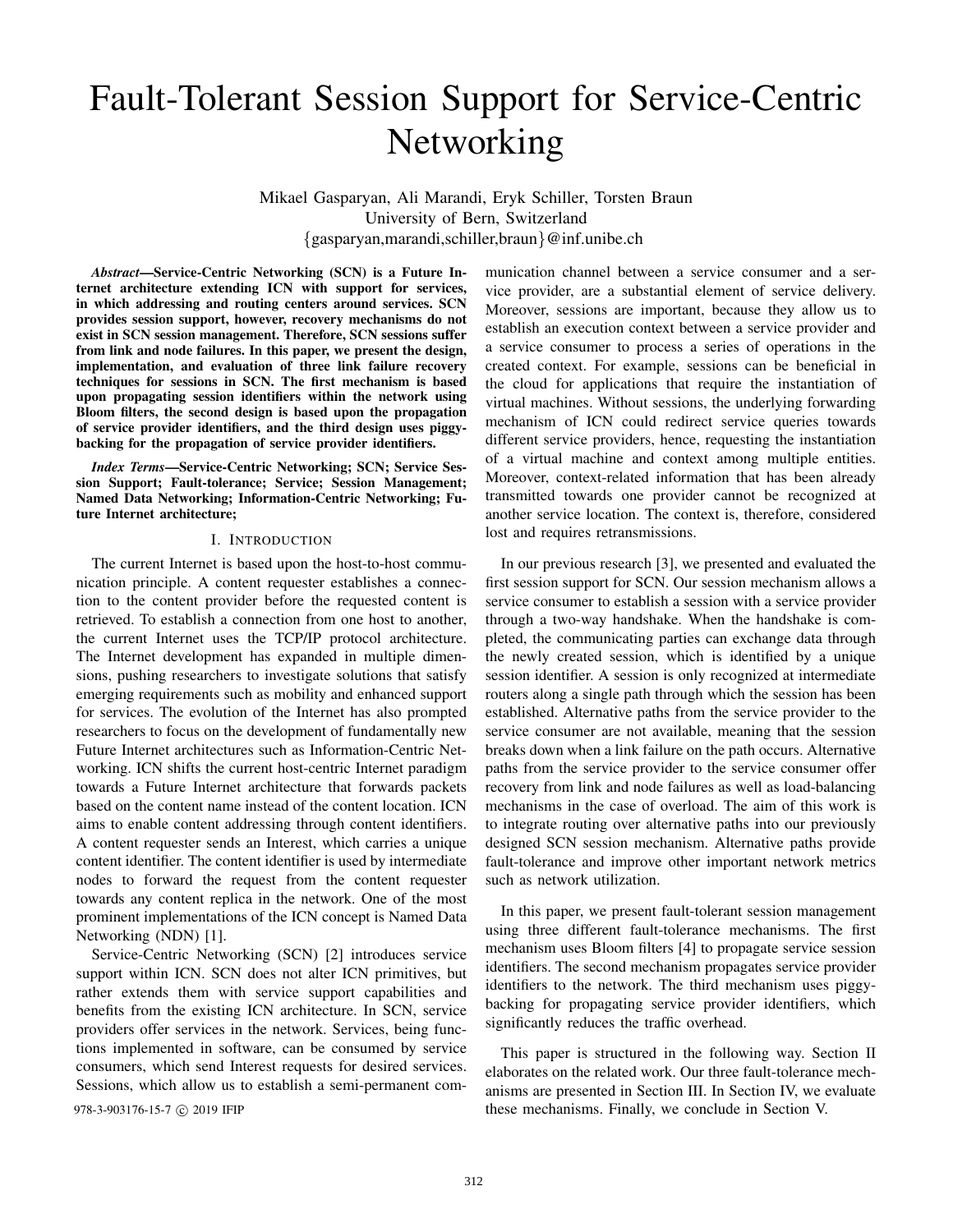# II. RELATED WORK

ICN has three main components: Forwarding Information Base (FIB), Pending Interest Table (PIT), and Content Store (CS). The FIB is a lookup table containing a match between outgoing faces (i.e., interfaces) and prefixes; it enables us to select an appropriate outgoing face towards the object name of Interest. The PIT stores pending Interests that have been forwarded further but have not yet been satisfied. CS is a locally disposed cache that temporarily stores incoming Data packets. CS allows incoming Interest requests to be satisfied directly from the local cache without forwarding the Interest request further on [1].

SCN is an extension of ICN. In our previous work, we have extended SCN with the first session management mechanism. To our knowledge, currently, there is no other session management mechanism available in SCN. However, in case of link or node failures, the SCN session management mechanism does not provide alternative paths. In this section, we present an overview of existing ICN architectures providing service support. We focus on important aspects related to session management.

SoCCeR [5] combines ICN and Ant Colony Optimization (ACO) [6] to upgrade ICN with service request forwarding. The ACO population-based meta-heuristic mechanism is used to broadcast special Interest messages for randomly selected services. The information maintained in Interest messages is used by intermediate nodes to classify outgoing forwarding faces. Incoming service requests are forwarded by using appropriate faces for a given service. SoCCeR does not provide session support.

NextServe [7] extends ICN with service support. NextServe uses an object-oriented programming language style as the naming scheme. NextServe enables service composition by allowing a chain of services to be executed one after another. NextServe does not integrate session and fault-tolerance mechanisms.

Serval [8] extends the TCP/IP protocol stack with a service layer that enables applications to communicate using service identifiers. The newly added layer lies above the network layer. It stores mapping information on service names, flow identifiers, network addresses, and outgoing faces, which allows service flow-based routing. Serval modifies the TCP/IP protocol stack and uses special routers used for service related actions such as service discovery. The flow identifier mechanism can be extended to integrate fault-tolerant session support. However, Serval was designed for data centers and is based on a centralized router organization that introduces a central point of failure.

SOFIA [9] is a service-oriented ICN architecture similar to Serval. It integrates session-based service routing. However, its implementation does not rely on ICN primitives for service session forwarding, it forwards session messages using the TCP/IP protocol suite. SOFIA dramatically modifies the TCP/IP stack. It, therefore, creates deplorability problems and compatibility issues.

NFN [10] is an ICN architecture that extends ICN with service support capabilities. NFN uses a  $\lambda$ -expression languagelike naming scheme. An NFN service request contains data and a set of functions that have to be executed over this data. Sessions are not supported by NFN.

Other architectures exist [11], [12], but none of them provides session support.

In our previous work [3], we have implemented and evaluated the first SCN session support mechanism. Our designed session mechanism uses a two-way handshake to establish a session between a service provider and a service consumer. The session is established through the exchange of session identifiers generated by a service consumer and a service provider. Our design has three phases: session establishment, session use, and session termination. A session is only known by intermediate routers along the single path, over which the session was established. A session is lost when a node or link failure occurs, while there is no alternative path for an already established session. Therefore, our previous solution enables session support. However, it is not fault-tolerant. In this work, we enhance our previously designed SCN session management with alternative paths.

# III. FAULT-TOLERANT SESSION SUPPORT

In this section, we present our three newly designed mechanisms that enable fault-tolerant session support for SCN. The first mechanism consists of Bloom filter-based propagation of session identifiers, the second proposal is based on dissemination of service provider identifiers, and the third approach uses piggybacking for the exchange of service provider identifiers. Each mechanism has its advantages and disadvantages, which will be elaborated in detail in the remaining part of this section. Before starting the description of our mechanisms, in the following subsection, we explain the essential components of the previously designed session support [3].

# *A. Session Support*

Sessions allow two communicating parties to establish a semi-permanent communication channel for message exchange. A session is identified by a session identifier. Our designed session support mechanism for SCN uses the session identifier, which is a concatenation of two identifiers generated by the service consumer and the service provider. The session mechanism has three phases: session establishment, session use, and session termination. This section will describe these parts and emphasize important elements in fault-tolerant session management.

*Session establishment:* To use a session, we need to first establish it between two communicating parties. Our session mechanism uses a two-way handshake to exchange and establish a unique session identifier (ID) for a given session. The mechanism works as follows: the service consumer sends a Session Start Interest (SSI) request to the network. SSI is a regular ICN Interest message, which follows a specific naming convention of SCN. The SSI name is composed of three parts. The first part such as "/service/getServiceA" indicates an Interest for a service through the "/service" prefix, which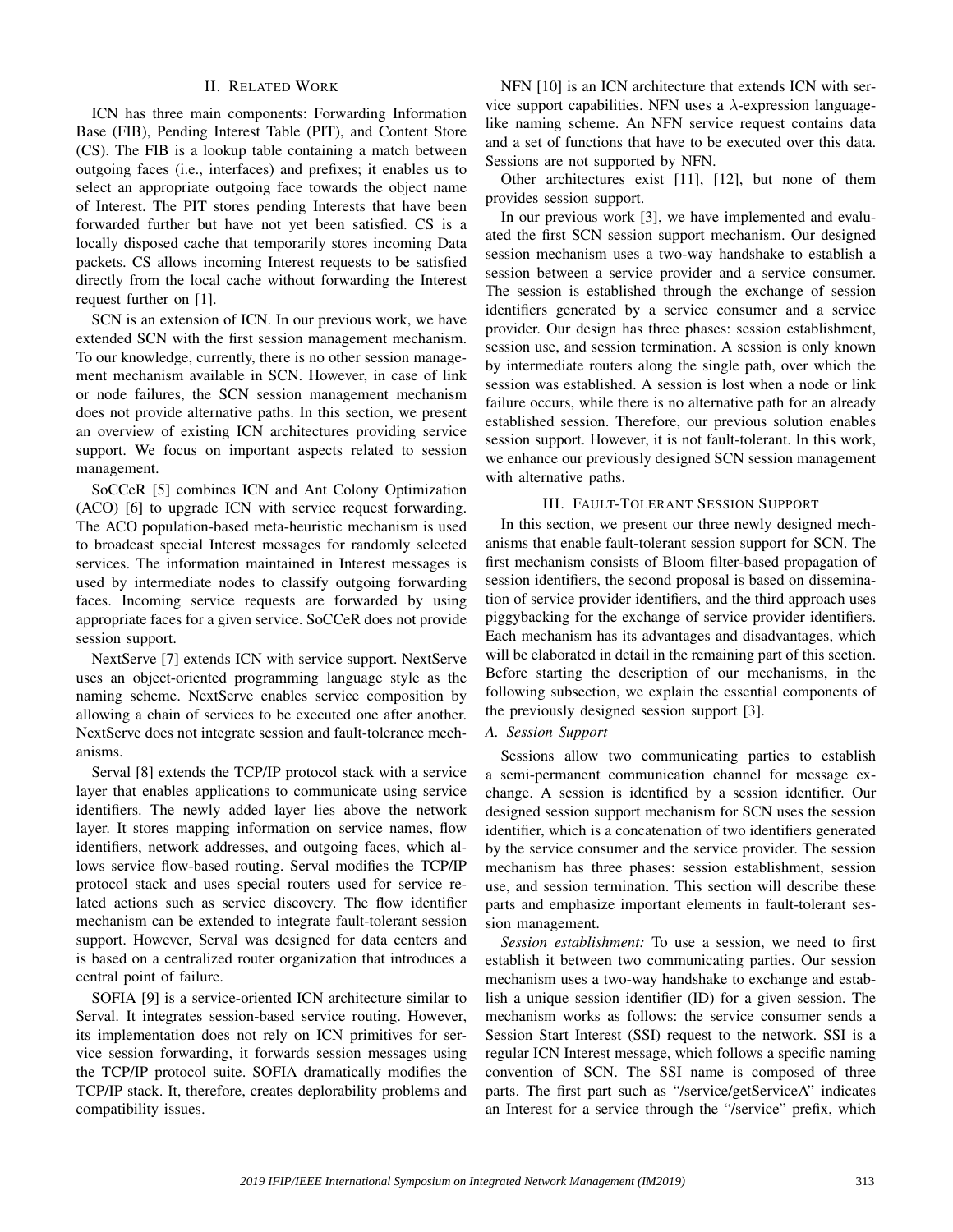

Figure 1: Session Establishment

is followed by the service name, e.g., "getServiceA". The second part contains two consecutive components: "session" and "request" keywords: "/session/request". They specify that the SSI starts a new session. The last component of the SSI name holds the unique session identifier generated by the service consumer. It is a randomly generated identifier of size equal to 16 characters. The service identifier is composed of 16 characters, e.g., "kd14i43o7dwdgnmh". An example SSI request name for the "getServiceA" service has the following structure: "/service/getServiceA/session/request/ kd14i43o7dwdgnmh".

The SSI message is forwarded by the underlying forwarding scheme of the ICN network as a regular ICN Interest request. Fig. 1 illustrates an example topology composed of two service providers P1 and P2, one service consumer C, and three intermediate routers N1, N2, and N3. Three dashed arrows (i.e., 1-3) show the path traveled by the SSI message from consumer C to a provider that possesses the requested service. In this example, consumer C sends the example SSI message described in the previous paragraph. The SSI message arrives at node N1, which forwards it to N3 using ICN Interest forwarding. In turn, N3 forwards the SSI to the service provider P3 that offers the requested service.

Upon receiving the SSI message (c.f., Fig. 1), P2 replies with a Service Start Data (SSD) message. SSD is a regular ICN Data reply issued in response to an ordinary Interest request received. SSD contains a randomly generated unique identifier, e.g., "o0tp8u8eoc0pwm0k", which is generated by the provider for a given session. The reply is forwarded backwards towards the consumer C (Fig. 1, dashed arrows 4- 6) through the intermediate nodes previously forwarding the corresponding SSI. Prior to the forwarding of the SSD reply, the intermediate nodes have to populate their FIB tables to enable further forwarding of session Interest messages towards a given service provider (P2 in our example). The intermediate nodes add a FIB entry (i.e., in the FIB table), which contains both unique identifiers generated by the consumer and the service provider. The session identifier of the service consumer is gathered from the SSD response name prefix, while the

identifier of the service provider is collected upon receiving the SSD reply. The concatenation of the two unique identifiers derives the final session identifier.

Fig. 1 depicts the two-way handshake realized through the exchange of SSI and SSD messages. Let us continue the previous example. The SSI message carries "/service/ getServiceA/session/request/kd14i43o7dwdgnmh" in the service name field and the service provider stores a unique ID "o0tp8u8eoc0pwm0k" in the SSD reply. During the forwarding phase of the SSD reply, intermediate nodes (Fig. 1, dashed arrows 4-6) insert "/service/getServiceA/session/ kd14i43o7dwdgnmho0tp8u8eoc0pwm0k" pointing towards the faces through which the service provider P2 is reachable into their FIB tables, where the session identifier is the concatenation of the requester's unique ID "kd14i43o7dwdgnmh" and the provider's unique ID "o0tp8u8eoc0pwm0k". Please notice that the Interest name and newly created FIB entries contain a keyword "service" indicating a service request, followed by the service name, the keyword "session", which indicates a session request/entry, and the unique session identifier. Consumer C can start sending session requests upon receiving the SSD reply from provider P2. The next paragraph briefly explains the use and termination of a session.

*Session use and termination:* A consumer can start using a session when the session is established meaning that the service consumer successfully received the SSD reply to its initial SSI message. To use a session, the consumer creates Interest requests that use the same naming convention as the FIB entries previously described in the previous paragraph. In our example, a request for the "getServiceA" service using the previously instantiated session of ID "kd14i43o7dwdgnmho0tp8u8eoc0pwm0k" has the following structure: "/service/getServiceA/session/ kd14i43o7dwdgnmho0tp8u8eoc0pwm0k", where the first component is the keyword "service", the second component is the name of the requested service, the third component indicates a session request, and the last component is the session identifier. The intermediate nodes can properly forward this name prefix, while the two-way handshake appropriately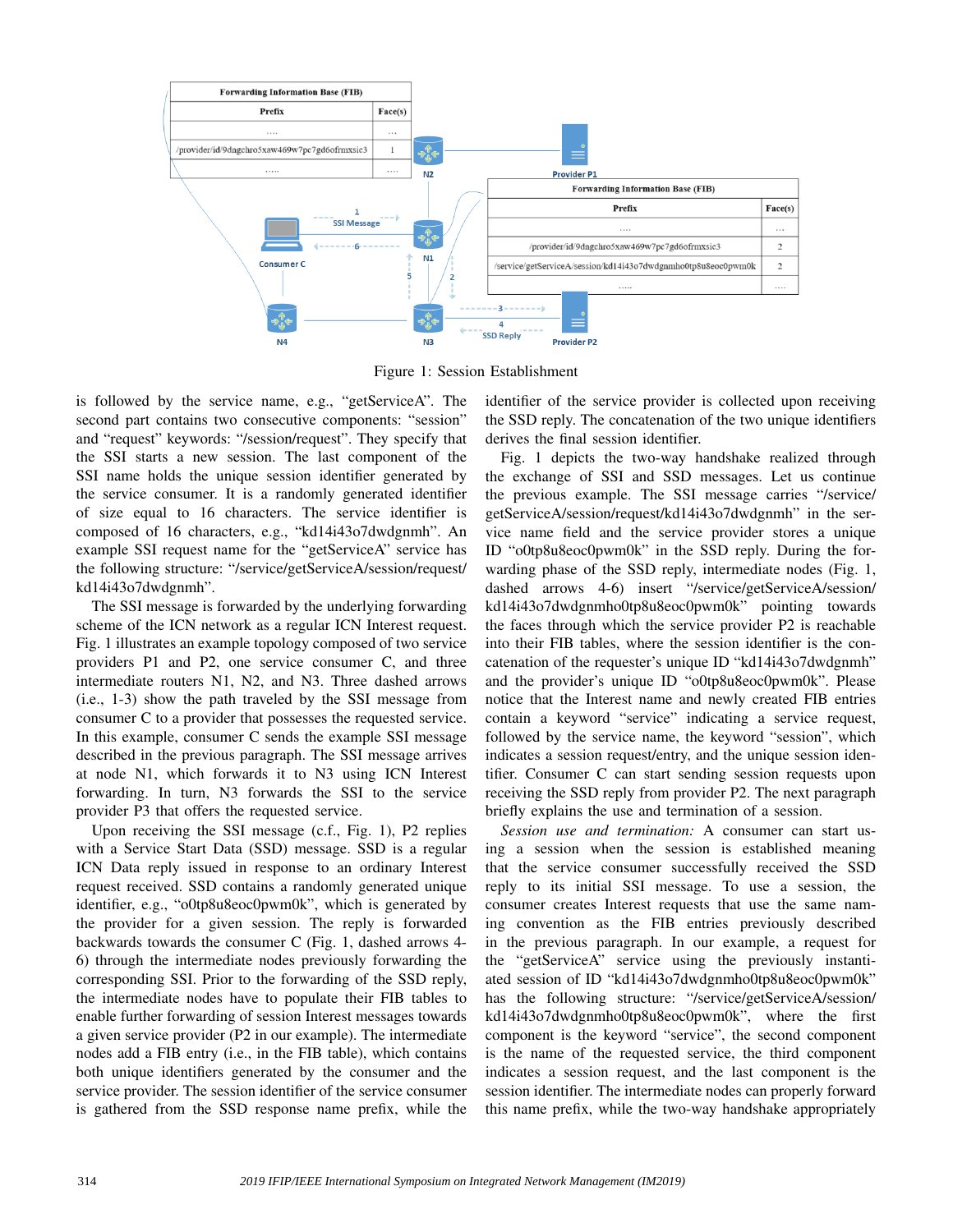



Figure 2: Bloom filter broadcast.

configured the FIB entries among the forwarding routers for a given session, as explained in the previous paragraph. When the session is not needed, the service consumer terminates it by sending another specific Interest. The Interest's name is a regular session Interest with the keyword terminate provided at the end of the Interest name. The service provider replies to this Interest message with an empty Data message. The reply traverses through the intermediate nodes towards the service consumer. Upon forwarding the reply, the intermediate nodes remove the FIB entries related to the terminated session. In our example, the Interest sent by the service consumer to terminate the example session instantiated in previous paragraphs has the following structure: "/service/getServiceA/session/ kd14i43o7dwdgnmho0tp8u8eoc0pwm0k/terminate". For further details concerning our session management, please refer to our previous work [3].

This session support for SCN is not fault-tolerant; it supports only one path, through which the communication between a service consumer and a service provider is provided. This is due to the fact that the session identifier of a session is only known by the intermediate routers, through which the session was established.

# *B. Fault-Tolerant Session Support Mechanisms*

This section presents three fault-tolerance approaches for SCN session management. The central goal of the three strategies is to provide alternative paths to sessions. Alternative paths, which connect a service provider and a service consumer, allow for fault-tolerance. When links or routers fail along the currently used path, we can use an alternative path to uninterruptedly forward messages between communicating entities of a session. Our session management is based on information propagation in the network allowing for the recognition of currently maintained paths by other routers that do not forward messages for a given session. The first mechanism is based upon propagation of session identifiers using Bloom filters, the second design is based on the propagation of service provider identifiers, and the third design uses piggybacking for the dissemination of service provider identifiers.

*1) Session Information Propagation Using Bloom Filters:* Bloom filters [4] are a useful tool for representing sets in a compact way. A Bloom filter consists of a bit vector and hash functions. If a Bloom filter is used, false positive errors of the search operation might occur. However, false negatives are not possible. If N is the number of mapped elements onto a Bloom filter, M is the bit vector size, K is the number of hash functions, and P is the desired probability of false positive errors, the trade-off between the bit vector size and the false positive rate is given by [4]:

$$
M = -\frac{N \ln(P)}{\ln^2(2)}
$$

Bloom filters provide efficient search operations in a set of elements. If set  $S$  is represented using a regular array, the computational complexity of finding an element is equal to  $O(N)$ , where N is the cardinality of S. However, if S is represented using a Bloom filter, the complexity of the search operation is  $O(K)$ . If S is a big set and  $K \ll N$ , then  $O(K) \ll O(N)$ . In the literature, Bloom filters have been already proposed for efficient routing protocols in ICN [12]– [15].

The first fault-tolerant session management uses Bloom filters to propagate a set of session identifiers in the network (i.e., the element set consists of session identifiers). Bloom filters disseminate session identifiers currently maintained in the network. The propagation of Bloom filters is realized through the broadcast of regular ICN Interests (i.e., Broadcast Interests) having a name, in which the prefix "/broadcast/sessionids/" is followed by a randomly generated identifier. In our example illustrated in Fig. 2, P2 can use the following naming structure: "/broadcast/sessionids/dsa2dj7w1oude7au", where "dsa2dj7w1oude7au" is P2's unique randomly generated identifier. The first two name components indicate a broadcast Interest containing provider's session identifiers. The third Interest name component ensures that Broadcast Interests from distinct providers cannot be discarded by ICN as redundant forwarding due to unique name components (i.e., different random identifiers of different providers). Furthermore, loop-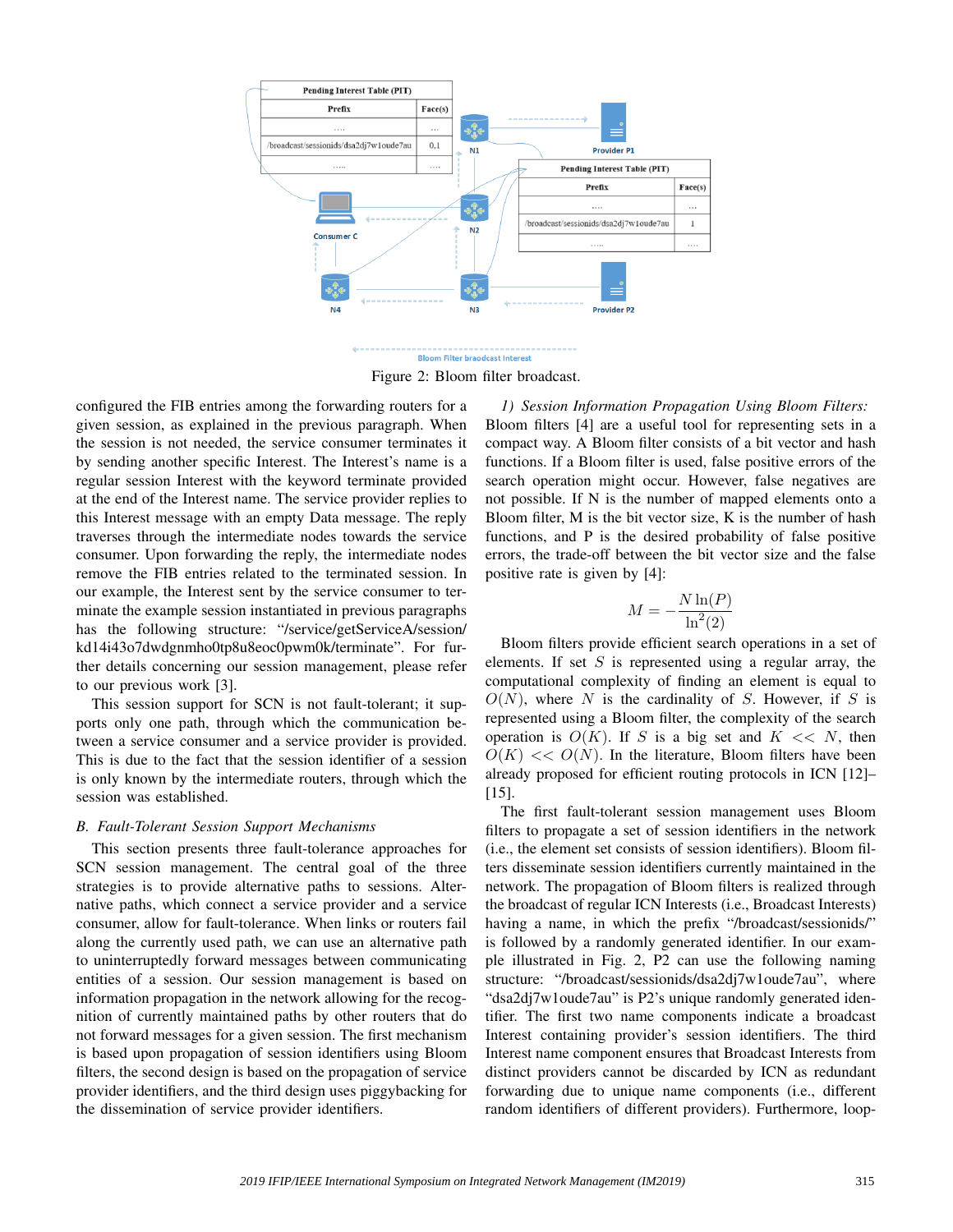

Figure 4: Session Establishment.

free Interest propagation is guaranteed by the Interest's Nonce field [16].

When a node receives Broadcast Interests, it forwards them over all faces except the Interest's face of arrival (i.e., incoming face). Similar to regular Interest messages, Broadcast Interest messages are stored in PIT tables. As regular PIT entries they will be removed from the PIT table when their timeout elapses. When a node receives two distinct Broadcast Interests originated from different service providers, it adds two separate entries in its PIT table, i.e., one for each distinct Interest. Fig. 2 shows an example propagation of session identifiers using Bloom filters. In this example, provider P2 propagates a Bloom filter containing session identifiers. The identifiers are propagated in the network (dashed arrows), because routers forward Interests containing Bloom filters further also adding entries among PIT tables.

Fig. 2 shows two PIT tables belonging to consumer C and intermediate node N2. Both tables contain the broadcast entry added upon receiving an Interest request. The PIT table of consumer C has two entries in its face column, because it received Interests from two different faces. In our example, consumer C can reach provider P2 through N2 and N4, which can enhance session management with fault-tolerance. In Fig. 3 consumer C and provider P2 have established a

session through nodes N2 and N3. All sessions are then advertised by provider P2, which periodically broadcasts its session identifiers (c.f., Fig. 2). In the case of the link failure between N2 and N3, consumer C can use the alternative path via N4. When a pre-defined number of session Interest retransmissions fails along a given path, consumer C and the intermediate router N4 find an alternative path by checking the session identifier in the received Bloom filters stored in PIT tables. Intermediate router N3 knows about the session, because the session was set up over N3.

Bloom filters do not have false negative errors, however, false positive errors may occur. In the case of false positive matches, the Interest will be forwarded through one or multiple wrong faces, then the Interest will be discarded by recipient nodes. Please notice that Bloom filters drastically compress the size of information broadcast in the network and, therefore, increase the scalability of the protocol with an increasing number of nodes in the network.

*2) Service Provider Identifier Propagation:* Our first faulttolerant session management is based upon the propagation of session identifiers using Bloom filters. There is, however, a session identifier for each created session. Therefore, each provider has to propagate multiple session identifiers in the network.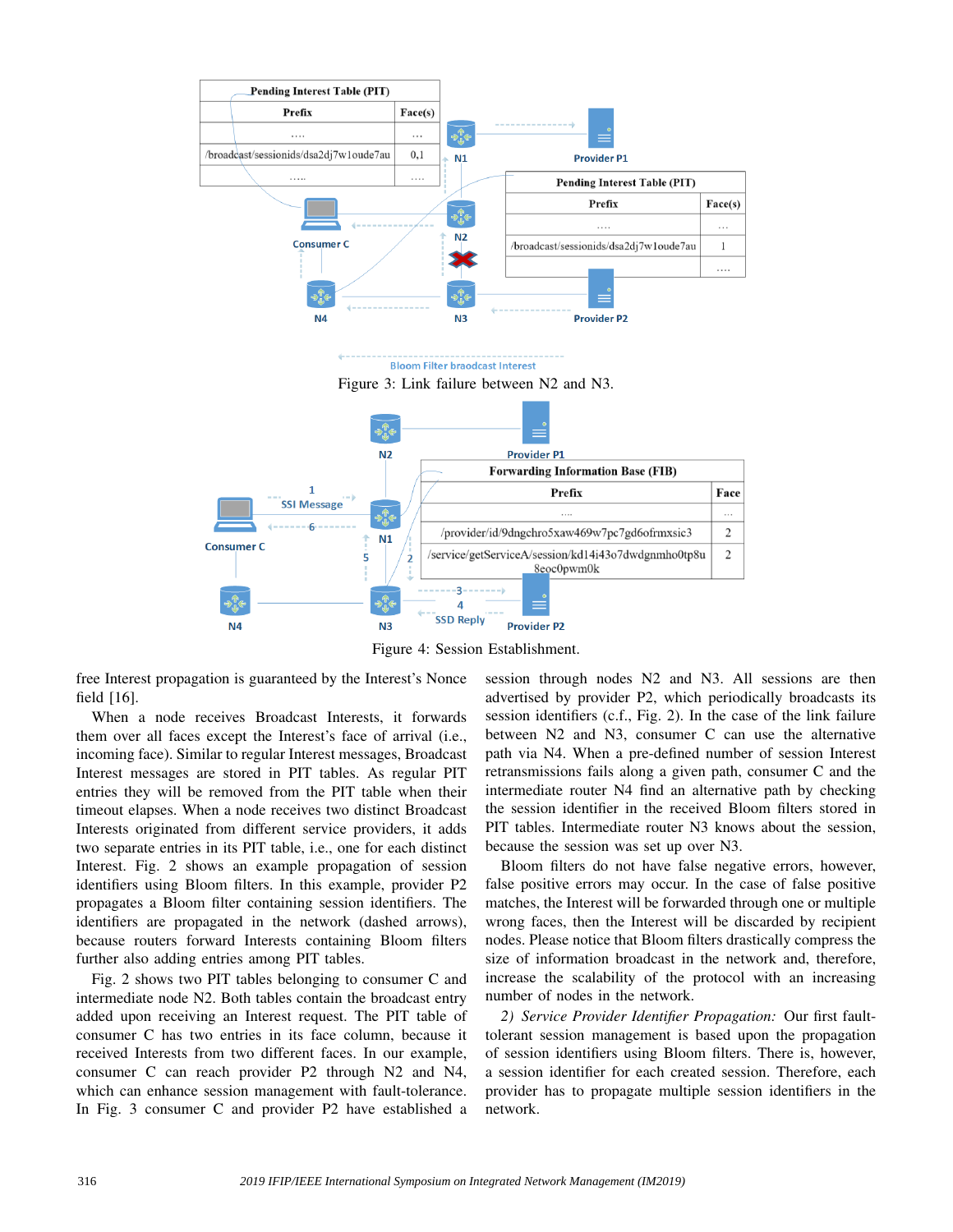

Figure 5: Provider identifier broadcast.

The second derived mechanism uses provider identifiers instead of session identifiers. Propagating provider identifiers, instead of session identifiers (i.e., as in the first strategy), has two main advantages. The first advantage is that there is only one identifier for a given provider. This means that only one identifier per provider needs to be propagated in the network. We equip each service provider with a randomly generated unique identifier composed of 32 characters. This identifier is propagated through the network by Interest messages. Broadcasting provider identifiers instead of session identifiers requires, however, the adaptation of the initial session management, while the request forwarding is based upon session identifiers. It requires us to perform changes in the presented session support mechanism integrating provider identifiers into the forwarding scheme.

Fig. 4 illustrates a regular SSI/SSD handshake between consumer C and provider P2 (c.f., Section III-A). Typically, the SSD reply possesses a session identifier. In addition to previous fields, we include the provider identifier within the SSD reply. Upon SSD forwarding, the intermediate nodes add two FIB entries in their FIB tables as shown in Fig. 5. The first entry contains the provider identifier. It starts with the prefix "/provider/id" which holds the keywords "provider" and "id", it is then followed by the provider identifier extracted from the SSD content. The second entry is the session identifier extracted from SSD.

Once a session has been established, consumers can use the session by sending service requests using the following Interest naming convention /service/[serviceidentifier]/session/[provider-identifier]/[session-identifier].

In our above example the Interest name used by the service consumer C to utilize the newly created session would look as follows: "/service/getSearviceA/session/ 9dngchro5xaw469w7pc7gd6ofrmxsic3/

kd14i43o7dwdgnmho0tp8u8eoc0pwm0k".

The name contains two keywords "service" and "session", The "service" keyword is followed by the service name, while the "session" keyword is followed by the session and provider identifiers. This information enables us to forward the request to the appropriate service provider by using both session or provider identifiers. The session identifier is only known by the intermediate nodes, through which the session was established. The provider identifier is broadcast with Interest messages to the entire network using a Provider Identifier Broadcast Interest (PIBI) message. Therefore, the provider identifier is recognized by all nodes in the network.

Fig. 5 shows FIB entries in consumer C and intermediate nodes N2 and N3 after broadcasting PIBI messages. We continue using the example from the previous paragraph. Intermediate nodes N2 and N3 have two FIB entries created upon the forwarding of the SSD reply. The first entry enables the request to be forwarded using the provider identifier. The second entry allows for regular session forwarding (c.f., Section III-A). Consumer C, as well as intermediate nodes N4 and N1, maintain the identifier prefix added to their FIB tables, which was created upon receiving the PIBI message.

This strategy extends the initial session support mechanism, explained in Section III-A. We integrate service provider identifiers (SPI). The SPI is broadcast with PIBI messages to the whole network and is used for FIB population by the nodes in the network. Additionally, compared to the regular session support mechanism [3], the service requests do not only contain the session identifier, but also the provider identifier. This offers alternative paths for service session request forwarding. For example, in Fig. 5, when node N2 is down, the request from consumer C can be forwarded using the service provider identifier through node N4. The introduction of service provider identifiers lowers the message overhead dramatically, since a provider identifier is rarely changed.

*3) Provider Identifiers Piggybacking:* The third strategy is an alternative specification of the second strategy. We do not use PIBI messages to broadcast SPI. Instead, we only rely on piggybacked SPI using SSD messages. This strategy does not create any message overhead, because it piggybacks information. Table I compares the three proposed mechanisms.

# IV. EVALUATION AND RESULTS

### *A. Evaluation*

This section presents an evaluation of our three faulttolerant strategies for SCN session support. We implement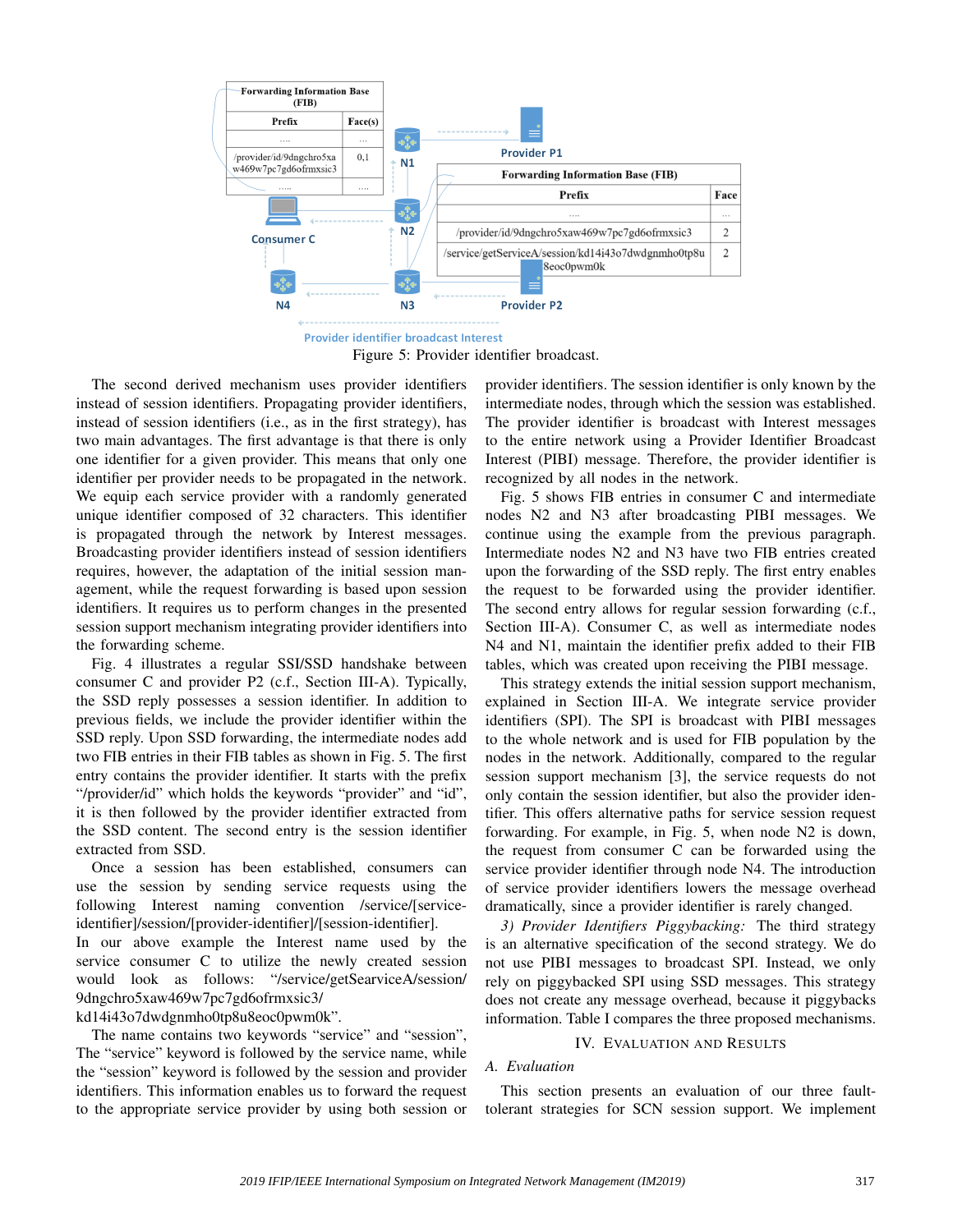|                    | <b>Bloom Filter</b>    | Provider              | Provider          |
|--------------------|------------------------|-----------------------|-------------------|
|                    | <b>Broadcast</b> of    | <b>Identifier</b>     | <b>Identifier</b> |
|                    | <b>Session Iden-</b>   | <b>Broadcast</b>      | Piggyback-        |
|                    | tifiers                |                       | ing               |
| Fault-             | Yes                    | Yes                   | Yes               |
| tolerance          |                        |                       |                   |
| <b>Based-on</b>    | Session Iden-          | Session<br>and        | Session<br>and    |
|                    | tifiers                | Provider              | Provider          |
|                    |                        | <b>Identifiers</b>    | Identifiers       |
| <b>Broadcasted</b> | filter<br><b>Bloom</b> | Provider              |                   |
| informa-           | containing             | identifiers           |                   |
| tion               | session                |                       |                   |
|                    | identifiers            |                       |                   |
| <b>Scalability</b> | Low                    | High                  | Very High         |
| <b>Stability</b>   | High                   | Very High             | Low               |
| Advan-             | <b>Broadcasting</b>    | Provider              | No<br>message     |
| tages              | by<br>using            | identifier            | overhead          |
|                    | filter.<br>Bloom       | information           |                   |
|                    | do<br>not<br>use       | has only to be        |                   |
|                    | provider               | broadcasted           |                   |
|                    | identifiers            | in<br>long            |                   |
|                    |                        | periods               |                   |
| Disadvan-          | Message                | initial<br><b>The</b> | Session           |
| tages              | overhead               | session               | information       |
|                    |                        | support               | propagation       |
|                    |                        | mechanism             | be<br>may         |
|                    |                        | be<br>has<br>to       | The<br>slow.      |
|                    |                        | extended              | initial session   |
|                    |                        | and provider          | support           |
|                    |                        | identifiers           | mechanism         |
|                    |                        | introduced            | be<br>has<br>to   |
|                    |                        |                       | extended          |
|                    |                        |                       | and provider      |
|                    |                        |                       | identifiers       |
|                    |                        |                       | introduced        |

Table I: Comparison of three fault-tolerant mechanisms.



Figure 6: Evaluation topology.

and compare them in ndnSIM [17]. ndnSIM is an ns-3 based simulator for the NDN [1] implementation.

The three strategies were evaluated in a network topology composed of 100 nodes. The created topology is shown in Fig. 6. It resembles the topology of the Internet at a small scale with high connectivity hub nodes and single connectivity leaf nodes.

We have selected three leaf nodes as service consumers and one leaf node as a service provider. The service consumer nodes establish consecutive sessions with the service provider. Each session is used by sending 48 service Interest requests. Finally, the session is terminated. In total, 50 Interest messages are sent for each session: 1 Interest to establish a session,





Figure 7: Delivered session messages for the three faulttolerant mechanisms and the session mechanism without faulttolerance for the four evaluation setups.



Figure 8: Normalized message overhead for the three faulttolerant mechanisms and the four evaluation setups.

48 Interests that use the session, and 1 Interest to terminate the session. We have set four evaluation setups where each service consumer sends 100, 200, 300, and 400 service Interest messages that need to be satisfied with the responses of the service provider. We have simulated link failures by randomly selecting links located in between the service provider and service consumers. The link failure time is randomly selected using a uniform distribution in the range  $[1 \text{ s}, T]$ , where T is the simulation execution time. The chosen link location is randomly selected among links connecting service consumers and the service provider. We do not, however, select links that divide the network into two disconnected components. The request frequency is set to one Interest per second. In the case of the first mechanism, the Bloom filters of size 1450 bits are broadcast every 10 seconds, but only if new sessions are created. In the second mechanism, the identifier information is broadcast at the request time of the instantiation of the first session. The third mechanism uses piggybacking with a piggybacked payload of size equal to 16 bytes, hence, there is no broadcast. For the four evaluation setups, in total, there are 300, 600, 900, and 1200 messages sent in the network to create, use, and terminate sessions. Each experiment is repeated ten times. The mechanisms are compared on a statistical basis.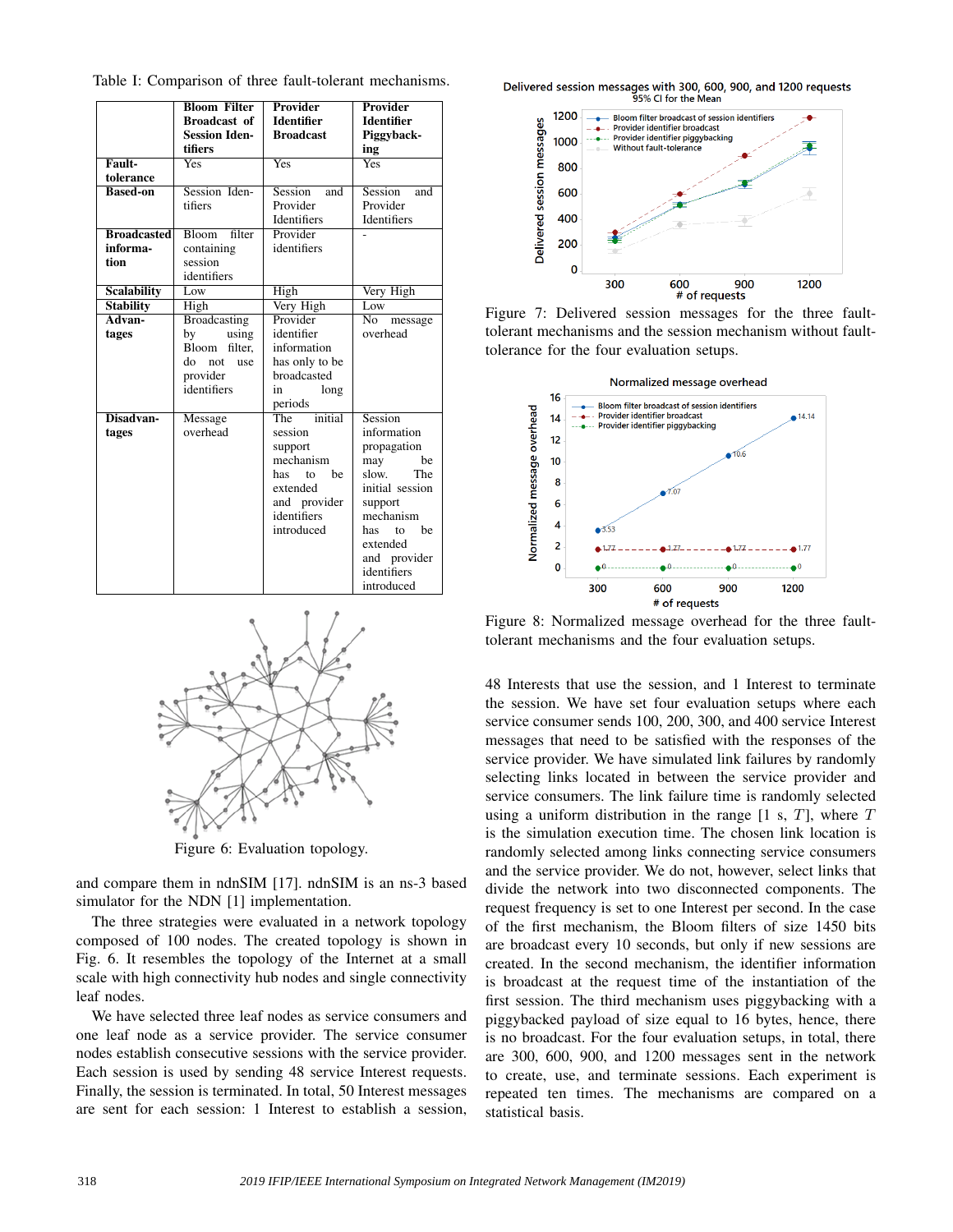

Figure 9: Mean session link failure recovery time of all service session requests for the three mechanisms.

# *B. Results*

Fig. 7 compares the three mechanisms and the state-ofthe-art session mechanism [3] that does not support session recovery. The mechanisms are evaluated in terms of successfully transmitted session Interests against the total number of session Interests sent in the network. Please notice that Interest messages are used to start, use, and terminate sessions. Circles in Fig. 7 display the mean number of successfully exchanged session messages. The circles are accompanied with respective 95% confidence intervals for different numbers of Interest messages sent (c.f., x-axis). The provider identifier mechanism delivers all service session messages because the provider identifier is broadcast at the beginning of the evaluation execution. Network participants can save and use the provider identifier for future forwarding decisions. The Bloom filter broadcast and provider identifier piggybacking strategies do not deliver all session messages. This is due to the fact that the information about alternative paths is not immediately available after a link failure. The confidence intervals for Bloom filter and provider identifier broadcast mechanisms overlap for different numbers of session messages sent. This suggests that there is no significant difference between the mean delivered session messages for these two mechanisms. The overlap can be explained by the delayed propagation of routing information in the network. Moreover, all our newly developed strategies clearly surpass the state-of-the-art mechanism [3], which is not equipped with any session recovery mechanism. The previously introduced session support [3] satisfies around 50% of Interest requests (c.f., the ratio between the number of messages delivered and messages sent for the state-of-the-art strategy [3] in Fig. 7). The newly delivered strategies display much better values with the provider identifier broadcast mechanism reaching 100% for all experiments performed.

Fig. 8 shows the normalized message overhead (NMO) for the three fault-tolerant mechanisms. The message overhead consists of messages sent by the service provider to inform the network about the existing session or provider identifiers, which enable us to use alternative paths. To draw a fair comparison, we compute the normalized message overhead (NMO) by using the formula  $NMO = A/B$ , where A is the number of transmissions concerning the propagation of session and provider identifier information for a given evaluation setup, and B is the number of distinct nodes that have received the message. Therefore, the NMO cost is expressed in overhead messages per node. Fig. 8 shows the NMO for the three mechanisms for the different number of service Interests sent. The provider identifier broadcast mechanism has a normalized message overhead of 1.77 and offers a successful delivery of all session messages. The identifier is broadcast at the beginning. Later on, when a link failure occurs, all the messages are redirected successfully by using the provider identifier. The Bloom filter broadcast and piggybacking strategies deliver successfully a similar number of service messages; some messages are lost since there is a delay between the session establishment and the session id or provider identifier propagation. The Bloom filter strategy has the highest overhead, because it periodically broadcasts Bloom filters in the case a new session has been created since the last broadcast. The message overhead of the Bloom filter strategy grows linearly in relation to the number of requests, because of its periodically broadcasting nature. The provider identifier piggybacking mechanism has no broadcast and reaches a similar ratio of successfully delivered session messages as the Bloom filter-based mechanism. Fig. 9 shows the mean session recovery time with respective confidence intervals for our three mechanisms. Broadcasting of provider identifiers delivers the best recovery time, as in the case of a failure, the nodes can immediately switch to an alternative path. The remaining mechanisms suffer from an increased recovery time caused by periodical dissemination of session identifiers in broadcasting of session identifiers and poor network penetration of SSD messages piggybacked on regular interest messages in the piggybacking method.

### V. CONCLUSIONS

According to our knowledge, we present the first faulttolerant session management for SCN. The first of the three mechanisms uses Bloom filters for the propagation of session identifiers, the second mechanism relies on the propagation of provider identifiers, and the third strategy uses piggybacking propagating provider identifiers. We have evaluated the presented mechanisms in terms of successful session message forwarding and message overhead in an environment with failing links. However, the solution could also be applicable for load balancing in the SCN network. The Bloom filter forwarding strategy does not rely on provider identifiers, which is an advantage if one does not want to depend on addressbased forwarding. However, it displays the highest message overhead among the three mechanisms. The second strategy introduces provider identifier broadcast and has the best results in terms of successful forwarding. The third strategy relies on piggybacking; it does not have any message overhead, but it suffers from a high number of lost messages compared to the provider identifier broadcast mechanism.